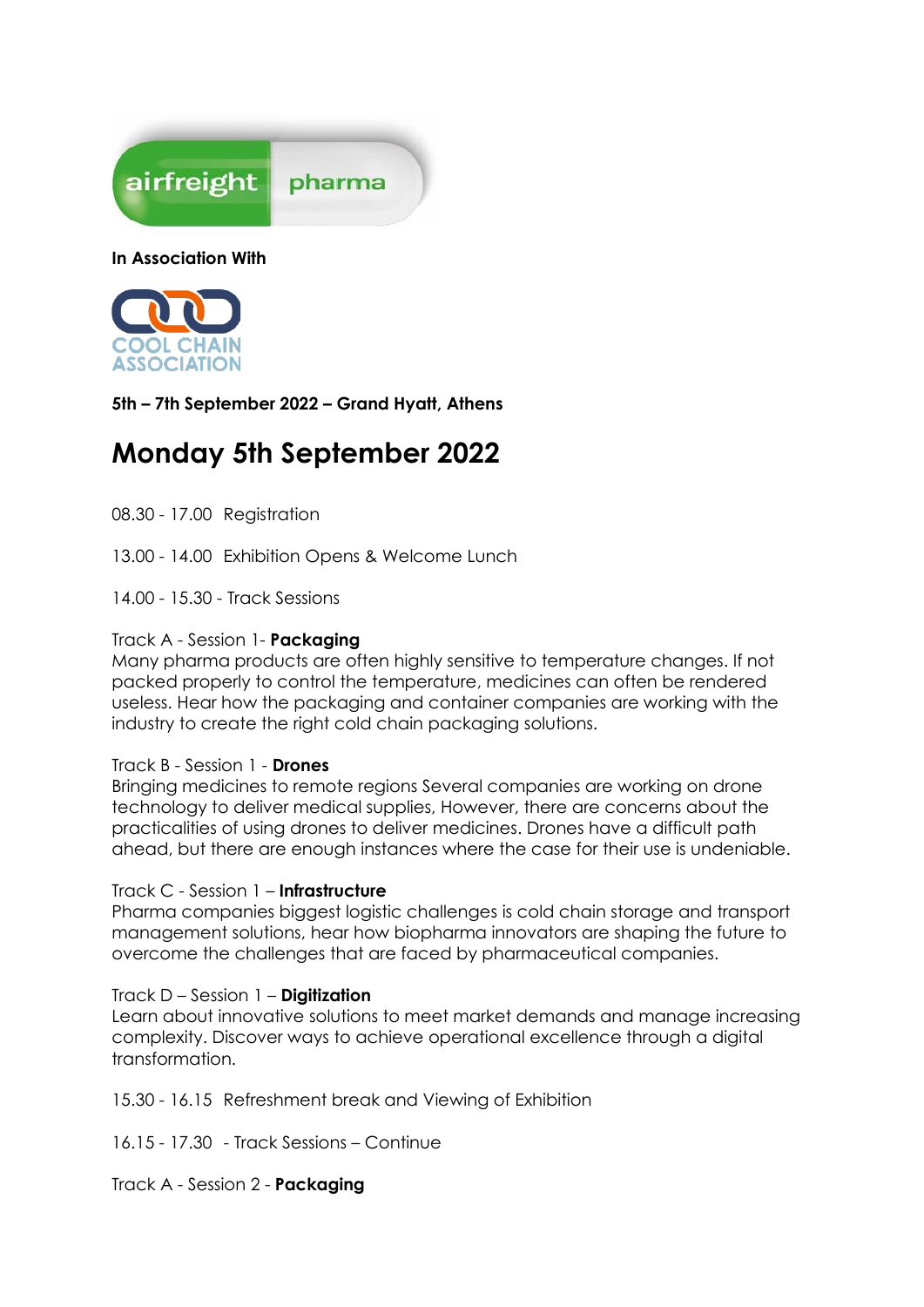Track B - Session 2 - **Drones**

Track C - Session 2 - **Infrastructure**

Track D – Session 2 – **Digitization**

18.30 - 21.30 Welcome Reception

# **Tuesday 6th September 2022**

08.00 - 17.00 Registration

09.00 - 09.15 Welcome from the Chairman: Stavros Evangelakakis, Chairman of the Board, Cool Chain Association

09.15 – 09.30 **CCA Overview + Technical Committee** Nicola Caristo – CCA Secretary General and Airline Partner Manager, SkyCell AG

### 09.30 - 10.30 **Industry Relationships**

Co-chairs: Fabrizio Iacobacci & Gerton Hulsman

Suggested Speakers:

- Francisco Rizzuto, Cargo Specialist Manager EU, UK, Turkey, Ukraine, Israel, Russia & CIS, IATA
- Abdullah Bahadır Büyükkaymaz, Special Cargo Product Manager Turkish Cargo
- 10.30 11.00 Refreshment break and Viewing of Exhibition
- 11.00 11.40 **Innovation** Chair: Miguel Rodríguez Moreno

Speakers:

11.45 - 12.20 **Risk Management** Chair: Eric Mauroux – CCA Treasurer and Founder & CEO, FreshBizDev

### *Speakers:*

- 12.20 14.00 Lunch with Industry Friends and Viewing of Exhibition
- 14.00 14.10 Welcome from the Chairman

Stavros Evangelakakis, Chairman Cool Chain Association

### 14.10 – 15.00 **Data Sharing Proof of concept - What do we do with data after sharing?**

15 mins case study and then discussion